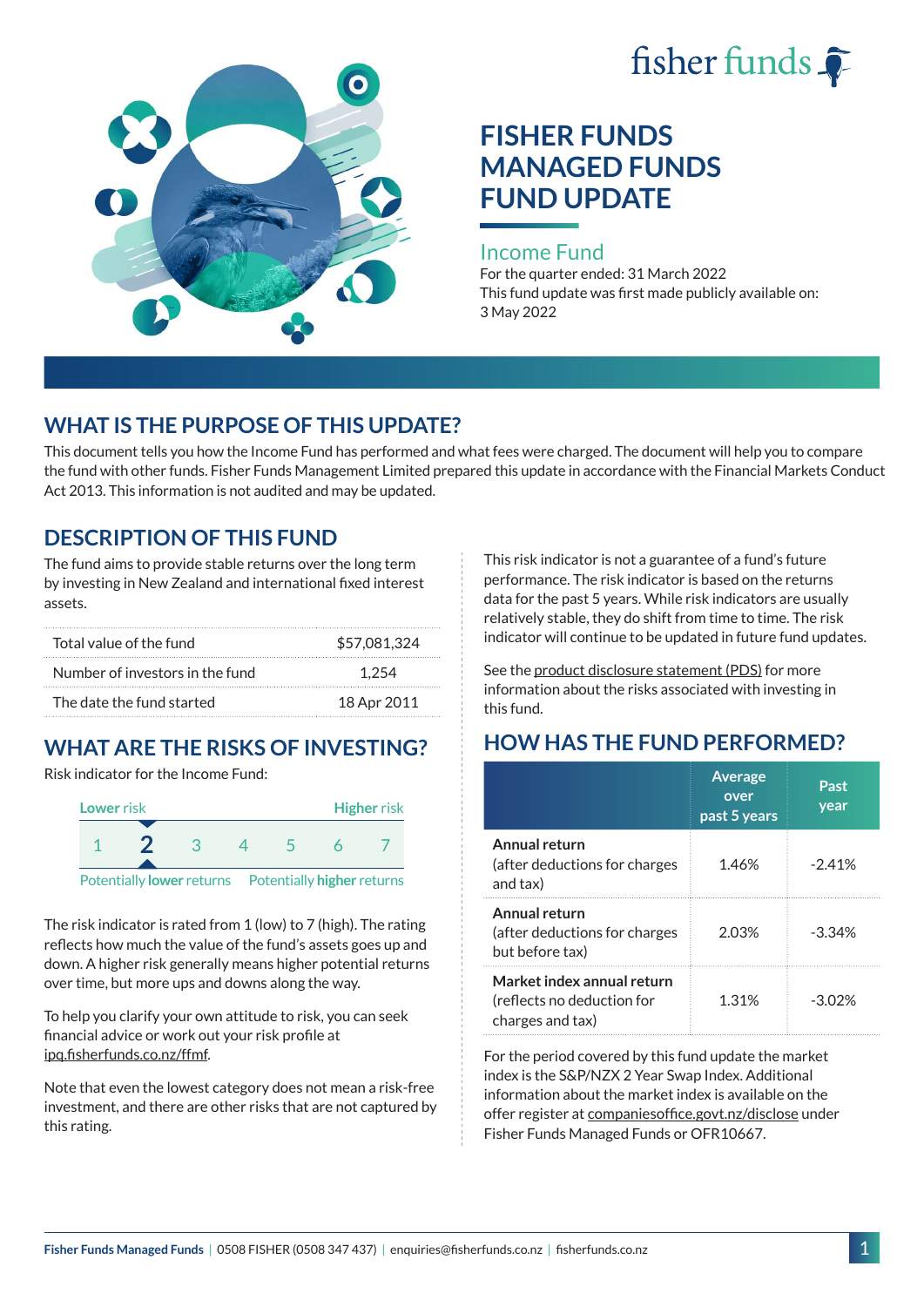## **ANNUAL RETURN GRAPH**



This shows the return after fund charges and tax for each of the last 10 years ending 31 March. The last bar shows the average annual return for the last 10 years, up to 31 March 2022.

**Important:** This does not tell you how the fund will perform in the future.

Returns in this update are after tax at the highest prescribed investor rate (PIR) of tax for an individual New Zealand resident. Your tax may be lower. The market index return reflects no deduction for charges and tax.

### **WHAT FEES ARE INVESTORS CHARGED?**

Investors in the Income Fund are charged fund charges that include GST. In the year to 31 March 2021 these were:

|                                                       | % of net asset value |  |
|-------------------------------------------------------|----------------------|--|
| <b>Total fund charges</b>                             | 0.92%                |  |
| Which are made up of:                                 |                      |  |
| <b>Total management and</b><br>administration charges | 0.92%                |  |
| Inding:                                               |                      |  |
| Manager's basic fee                                   | 0.76%                |  |
| Other management and<br>administration charges        | 0.16%                |  |
| <b>Total performance-based fees</b>                   |                      |  |

Small differences in fees and charges can have a big impact on your investment over the long term.

### **EXAMPLE OF HOW THIS APPLIES TO AN INVESTOR**

Katie had \$10,000 in the fund at the start of the year and did not make any further contributions. At the end of the year, Katie incurred a loss after fund charges were deducted of -\$241 (that is -2.41% of her initial \$10,000). Katie did not pay other charges. This gives Katie a total loss after tax of -\$241 for the year.

## **WHAT DOES THE FUND INVEST IN?**

#### **Actual investment mix**

This shows the types of assets that the fund invests in.



#### **Target investment mix**

This shows the mix of assets that the fund generally intends to invest in.